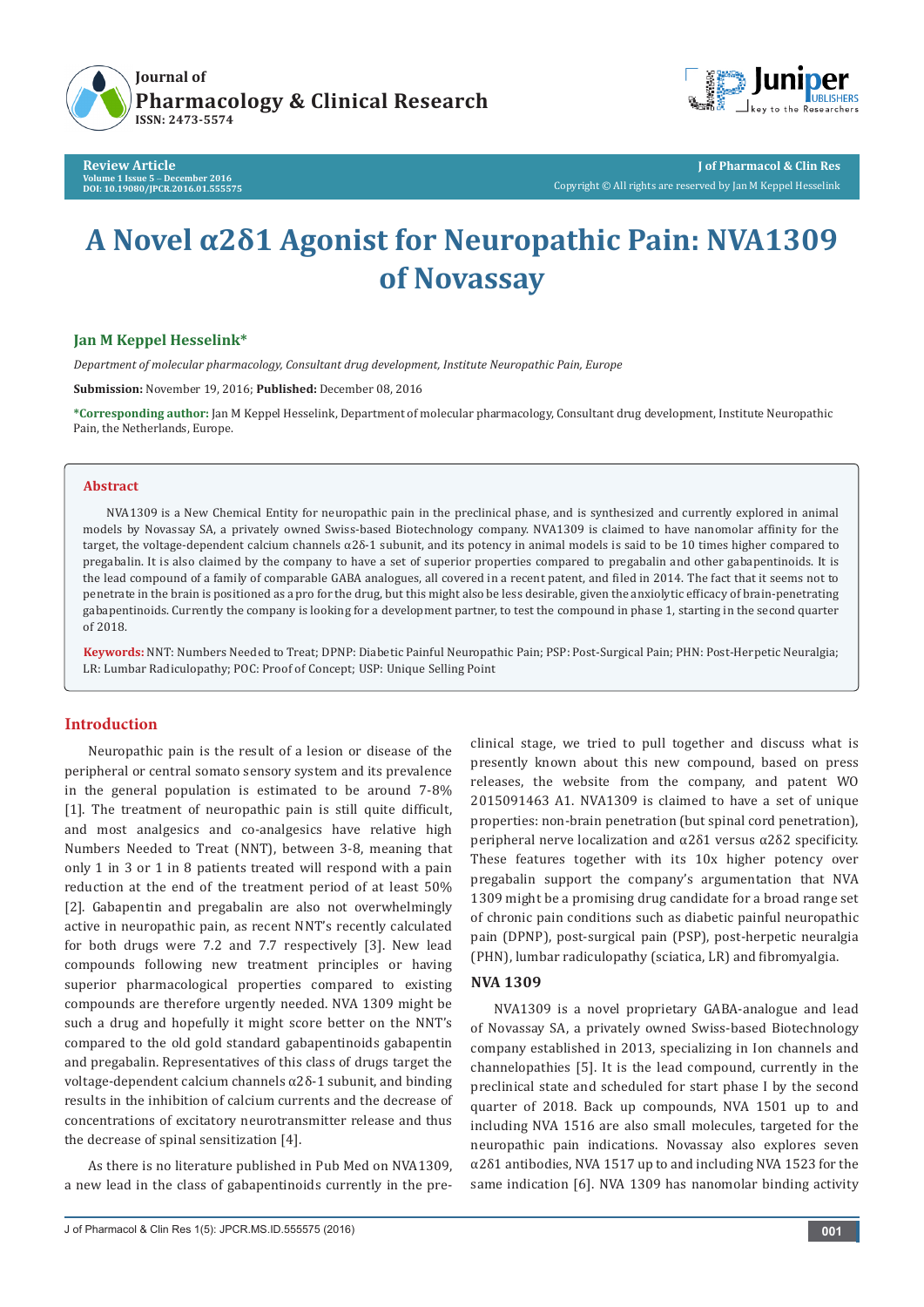for the calcium-gated membrane channel, more specifically to the alpha2-delta1 ( $α2δ1$ ) calcium membrane subunit, just as classical gabapentinoids and novel drugs such as atagabalin (PD-0200,390), 4-methylpregabalin and PD-217,014. On 30-4- 2015 Novassay announced positive Proof of Concept (PoC) data for NVA1309 in a chronic neuropathic pain model, the Chronic Constriction Injury (CCI) animal pain model.

#### **Patent WO 2015091463 A1**

In patent 'Gamma-aminobutyric acid analogues for the treatment of pain and other disorders, WO 2015091463 A1'a series of novel GABA analogues are described [7]. In examples 1-4 of the patent many routes of synthesis are described, and only example 5 discloses binding data. No animal pharmacology is presented, neither dose-effect curves nor studies in neuropathic pain models.

#### **Comparison between pregabalin and NVA1309**

It is important to note that neither gabapentin nor pregabalin were originally also designed as analogs of GABA, but these compounds did not have any affinity for GABA receptors and subsequently gabapentin was discovered to bind to  $\alpha$ 2 $\delta$ 1 subunits. Molecular pharmacological studies strongly support α2δ1 as the only molecular target for the analgesic actions of gabapentinoids. The company states that NVA 1309 has 10x higher potency compared to pregabalin, and thus lower dosages are possible in the clinic compared to pregabalin. Better efficacy should preferably translate into a higher analgesic effect (a smaller numbers needed to treat, NNT). The fact that the lead compound is 10-fold more potent in activity than pregabalin, in binding to the  $\alpha$ 2 $\delta$ 1 target in vitro however, does not necessarily mean better analgesic properties. Indeed, the positive read out of the compound in a neuropathic pain model is important, but it is not yet clear whether the company is developing nothing more than a pregabalin-like me-too until those data have been published in detail.

#### **Discussion and Conclusion**

To date there are no scientific papers published on the pharmacology of NVA1309. The information on the net and the information described in the patent and on the website of the company does not yet help to see a clear 'Unique Selling Point' (USP) for this compound. It might very well be that the compound has remarkable properties, such as no penetration in brain, while good penetration in the spinal cord (quite difficult to understand), or good peripheral penetration, and special pharmacological properties, as well as superior analgesic efficacy in the neuropathic pain model. In order to evaluate these statements, we need data. It is recommended to the company to, as soon as possible; publish data on the preclinical profile of this interesting drug. It is relevant to make some remarks on the said absence of penetration of NVA1309 in the brain. It is for pregabalin generally well known that CNS penetration of the compound contributes to its efficacy, and sadly enough also to its

side-effect profile and tolerability. The CNS penetration relates to [8]:

- i. intrathecally and intra cerebroventricularly administered gabapentin are efficacious after peripheral nerve injury,
- ii. Systemic administered pregabalin normalizes elevated spontaneous and evoked neuronal activity in the central nucleus of the amygdala,
- iii. amygdala hyperactivity induces increased anxiety, which can be reduced by pregabalin,
- iv. Pregabalin displays anxiolytic effects in patients and is licensed for anxiety disorders and
- v. Many patients suffering from chronic pain states also suffer from high anxiety levels.

The fact that NVA1309 showed activity in a relevant animal neuropathic pain model is difficult to match with the five above mentioned aspect and might thus not be of pivotal importance. Moreover, other gabapentinoids previously in development, with good affinity to the α2δ1 target, failed in animal models, due to absent CNS penetration, probably related to the absence of binding to the L-transporter protein [9,10]. A better pregabalin, with less CNS side effects is very much wished for. Many patients suffering from neuropathic pain have to stop treatment, because the emergence of unacceptable side effects. If the compound indeed has a superior analgesic profile, it will probably be explored in more detail in the near future. The company is currently looking for a development partner.

#### **References**

- 1. [Bouhassira D, Attal N \(2016\) Translational neuropathic pain](https://www.ncbi.nlm.nih.gov/pubmed/26995083)  [research: A clinical perspective. Neuroscience 338: 27-35.](https://www.ncbi.nlm.nih.gov/pubmed/26995083)
- 2. [Binder A, Baron R \(2016\) The Pharmacological Therapy of](https://www.ncbi.nlm.nih.gov/pubmed/27697147)  [Chronic Neuropathic Pain. Dtsch Arztebl Int 113\(37\): 616-625.](https://www.ncbi.nlm.nih.gov/pubmed/27697147)
- 3. [Nanna B Finnerup, Nadine Attal, Simon Haroutounian, Ewan](http://www.thelancet.com/journals/laneur/article/PIIS1474-4422(14)70251-0/abstract)  [McNicol, Ralf Baron, et al. \(2015\) Pharmacotherapy for](http://www.thelancet.com/journals/laneur/article/PIIS1474-4422(14)70251-0/abstract)  [neuropathic pain in adults: a systematic review and meta](http://www.thelancet.com/journals/laneur/article/PIIS1474-4422(14)70251-0/abstract)[analysis. Lancet Neurology 14\(2\): 162-173.](http://www.thelancet.com/journals/laneur/article/PIIS1474-4422(14)70251-0/abstract)
- 4. [Kremer M, Salvat E, Muller A, Yalcin I, Barrot M \(2016\)](https://www.ncbi.nlm.nih.gov/pubmed/27401055)  [Antidepressants and gabapentinoids in neuropathic pain:](https://www.ncbi.nlm.nih.gov/pubmed/27401055)  [Mechanistic insights. Neuroscience 338: 183-206.](https://www.ncbi.nlm.nih.gov/pubmed/27401055)
- 5. http://www.novassay.com/
- 6. http://www.novassay.com/ourbusiness/drug\_development\_ overview
- 7. [Premji Meghani, Franz Kricek \(2013\) Gamma-aminobutyric](https://www.google.com/patents/WO2015091463A1?cl=en)  [acid \(gaba\) analogues for the treatment of pain and other](https://www.google.com/patents/WO2015091463A1?cl=en)  [disorders. WO 2015091463 A1.](https://www.google.com/patents/WO2015091463A1?cl=en)
- 8. [Patel R, Dickenson AH \(2016\) Mechanisms of the](https://www.ncbi.nlm.nih.gov/pubmed/27069626)  gabapentinoids and α2δ[-1 calcium channel subunit in](https://www.ncbi.nlm.nih.gov/pubmed/27069626)  [neuropathic pain. Pharmacol Res Perspect 4\(2\): e00205.](https://www.ncbi.nlm.nih.gov/pubmed/27069626)
- 9. [Belliotti TR, Capiris T, Ekhato IV, Kinsora JJ, Field MJ, et al.](https://www.ncbi.nlm.nih.gov/pubmed/15801823)  [\(2005\) Structure-activity relationships of pregabalin and](https://www.ncbi.nlm.nih.gov/pubmed/15801823)  [analogues that target the alpha\(2\)-delta protein. J Med Chem](https://www.ncbi.nlm.nih.gov/pubmed/15801823)  [48\(7\): 2294-2307.](https://www.ncbi.nlm.nih.gov/pubmed/15801823)